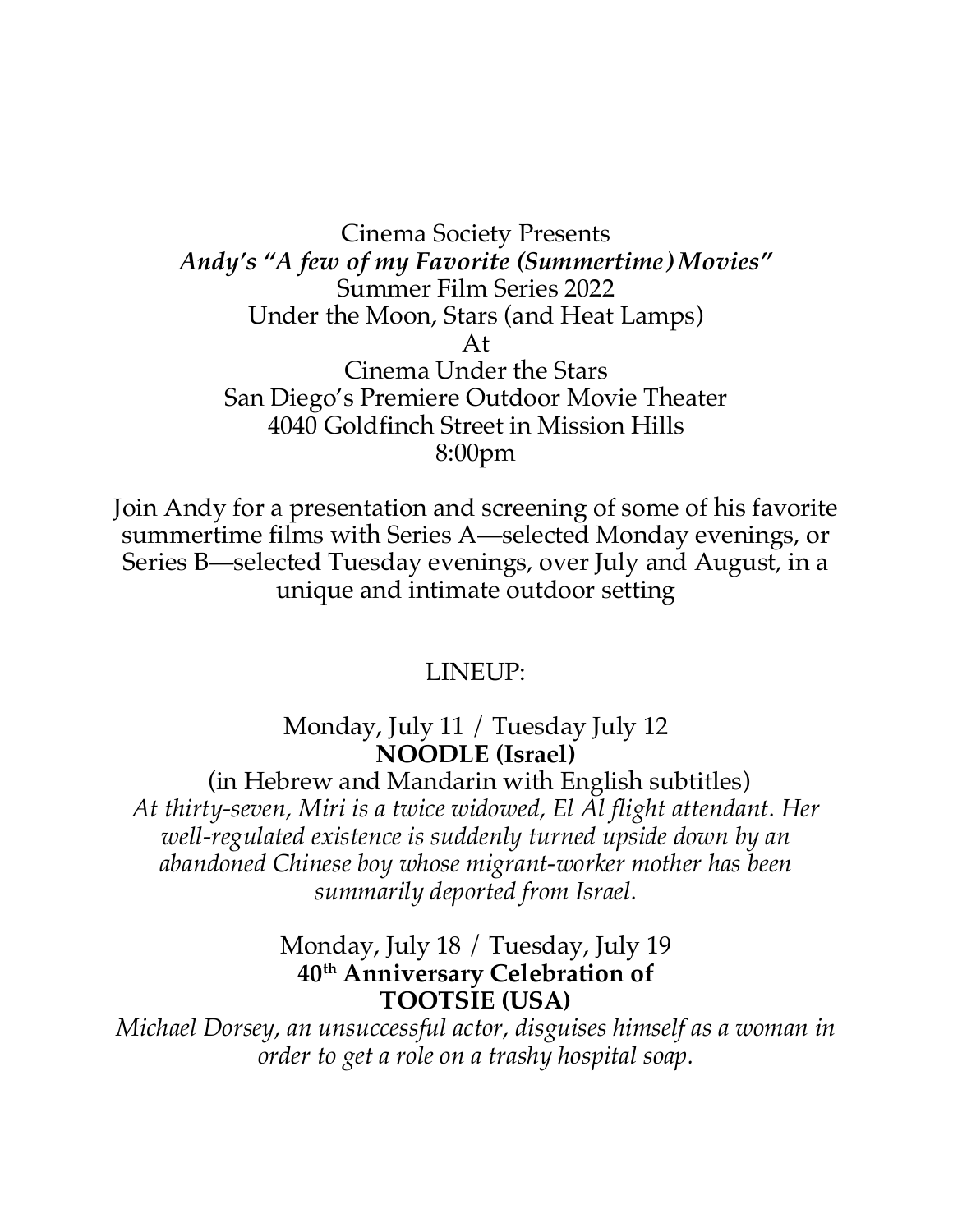### Monday, July 25 / Tuesday, July 26 **THE KING OF MASKS (China-Hong Kong)** (in Mandarin with English subtitles) Winner of more than 25 top honors at film festivals worldwide, revered Chinese director Wu Tianming's *The King of Masks* is a poignant tale about a lonely old magician and a luckless child bound together by fate and suffering, and redeemed by the power of love.

### Monday, August 1 / Tuesday, August 2 **A few of Andy's Favorite Short Films Volume 2**

*If you hate a short film, it goes by quickly. If you love a short film, you remember it forever. Here are a group of shorts Andy has presented- and loved--over the past 38 years.*

# Monday, August 8/ Tuesday, August 9 **THE FULL MONTY (United Kingdom, Italy, USA)**

*Six unemployed men, inspired by a touring group of male strippers, decide they can make a small fortune by putting on a striptease show of their own-but with one small difference. They intend to go the "full monty" and strip completely naked.*

Monday, August 15 / Tuesday, August 16 **20th Anniversary Celebration of MY BIG FAT GREEK WEDDING (CANADA-USA)**

*A young Greek woman falls in love with a non-Greek and struggles to get her family to accept him while she comes to terms with her heritage and cultural identity.*

## Monday, August 22 / Tuesday, August 23 **SHALL WE DANCE? (Japan)**

(In Japanese with English subtitles) *A successful but unhappy Japanese accountant finds the missing passion in his life when he begins to secretly take ballroom dance lessons.*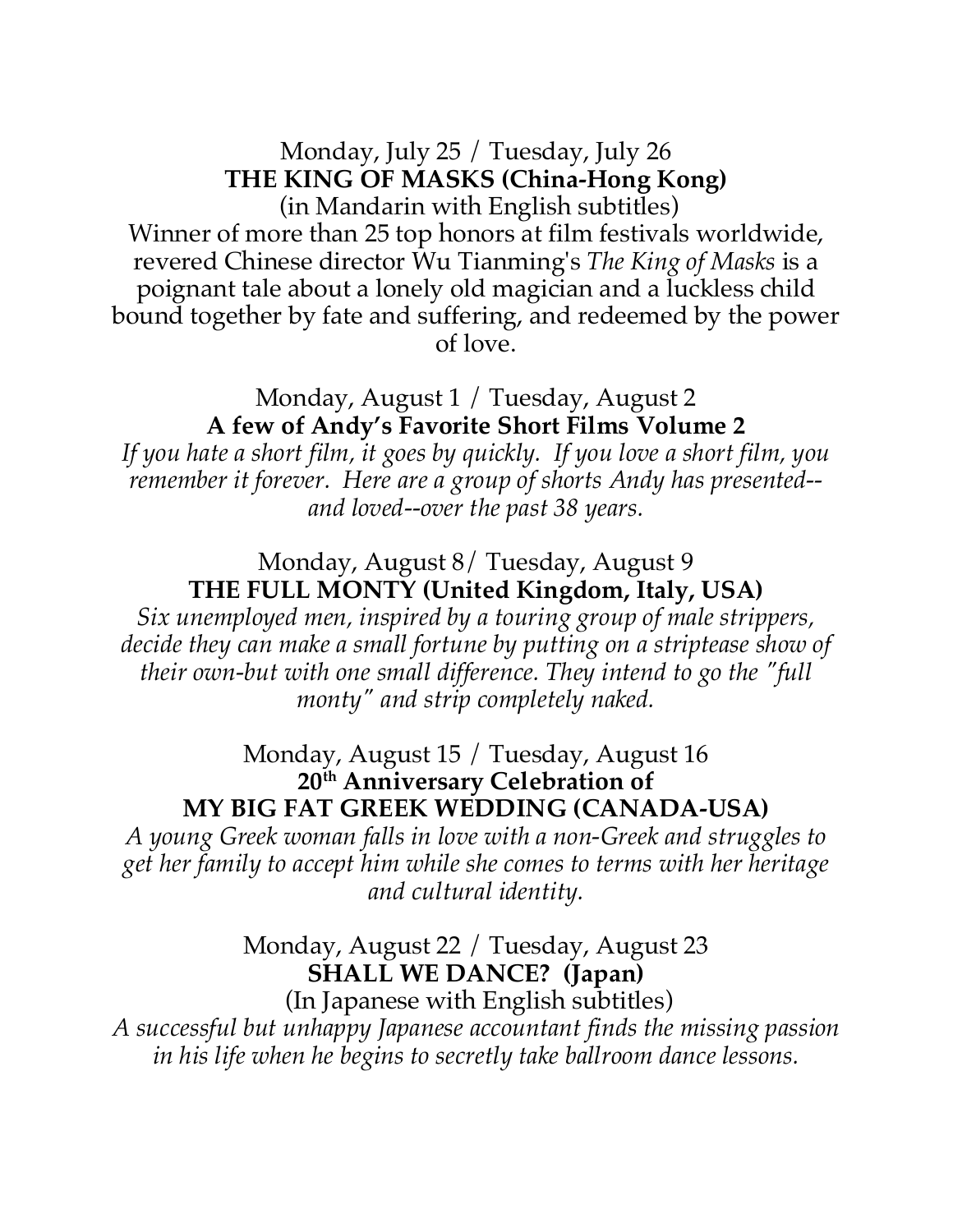# Monday, August 29 / Tuesday, August 30 **SIDEWAYS (USA-Hungary)**

*Two men reaching middle age with not much to show but disappointment embark on a week-long road trip through California's wine country, just as one is about to take a trip down the aisle.*

**Series ticket for the Monday night or Tuesday night series runs \$175 per person, or \$225 for those wishing to pre-reserve their seat. Passes are transferable and guest tickets run \$25 based on availability. Season pass is for a specific night only. Seating is limited, and season passes for the 8-week series are available on a first reserved, first served basis.** 

To join Andy for this fun summer series, simply:

-Call 619-280-1600 x 6 with your Visa or MasterCard information -E-mail andy@cinemasociety.com -Send a check to Cinema Society, PO Box 600622, San Diego, CA 92160 -Sign up online through the "San Diego News Center" section at www.cinemasociety.com

Please list all names, contact information and choice of Monday or Tuesday series (for those signing up for reserved seating, a seating chart will be sent to you for your selection). In lieu of a physical pass, your name will be at the door for check in.

> For complete information, please call Andy at 619-280-1600 extension 6 Or email him at andy@cinemasociety.com